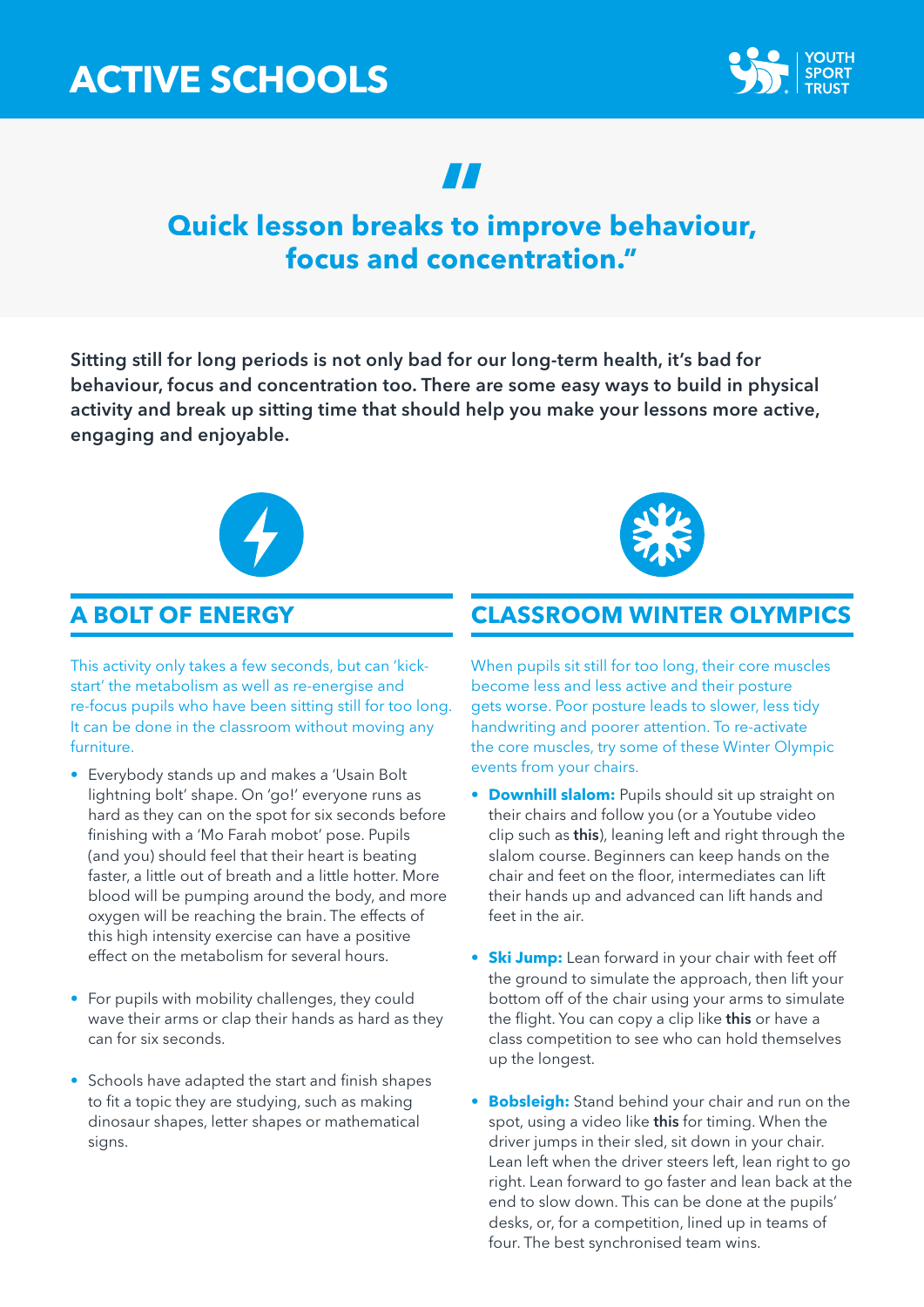

# **FOR OTHER IDEAS**

This Change4Life 10 minute shake up video is a good example of ways to break up the day with 10 minutes of activity. There are plenty of [examples](https://vimeo.com/132353068) around including a full set of [Change4Life 10 minute shake ups](https://www.nhs.uk/10-minute-shake-up/shake-ups#VrV8F29sdrtAJyJD.97).

[Gonoodle](https://www.gonoodle.com/) is a free, American site with a wealth of ideas and activities aimed at primary schools, most of which are accompanied by video clips.

Here are a few simple ways you can adapt your regular classroom routines to make them a bit more physically active. Our work with schools has shown that these small changes don't significantly impact on your teaching time, and that they can help pupils remain focused and attentive for longer.

### **Checking for understanding Checking for understanding Multiple choice**

There will be times when you want to get a quick visual check of a group's understanding of something – some teachers use 'thumbs up and down', some use a red or green coloured page on a planner. It is very easy instead to ask the whole class to stand up, and to stay standing if they agree with a certain statement. For example, 'stay standing if you agree that there and their are examples of synonyms' (they're not!). A quick series of four or five questions will get everyone up and moving out of their chairs, reducing sitting time, engaging core muscles, raising pulses a little but not reducing teaching time.

#### **Registration race**

E

Could you turn register time, which can be a bit of a drain on enthusiasm for all concerned, into a 'Mexican wave' where pupils stand up in turn and call out their name? Some classes have turned it into a race against the clock, trying to beat their previous fastest time as a group. You can also change the order in which the group stand up, going from back to front, or ordering by first name, or birthday.

# **The washing line idea can be**  adapted to group pupils differently



 $\int_{0}^{1}$ 

If you have a group question that gives alternative outcomes as answers (a maths problem, for instance) try using different body shapes to signify the different choices. You could create your own shapes based on yoga positions or ask the students to create shapes based on a topic you are studying.

### **Agree, or disagree?**

For questions that require more of an opinion, you can ask your pupils to stand along a continuum that runs through the centre of the teaching space. 'Stand at this end if you agree strongly, stand at the far end if you disagree strongly, or stand somewhere in between.' This is also a way of bringing together pupils for pair or group discussions. If you want them to talk with someone with a different idea or opinion, cut the line in half and ask each half group to walk past the other towards the far edge of the room until the two lines are facing one another.

### **The fifteen minute rule**



Advice from experts says that we should avoid sitting down for longer than fifteen minutes at a time. When you're engaged in a sustained piece of work, it can be easy to forget this, so perhaps you could run a countdown clock on your whiteboard that gives everyone a reminder to stand up and stretch?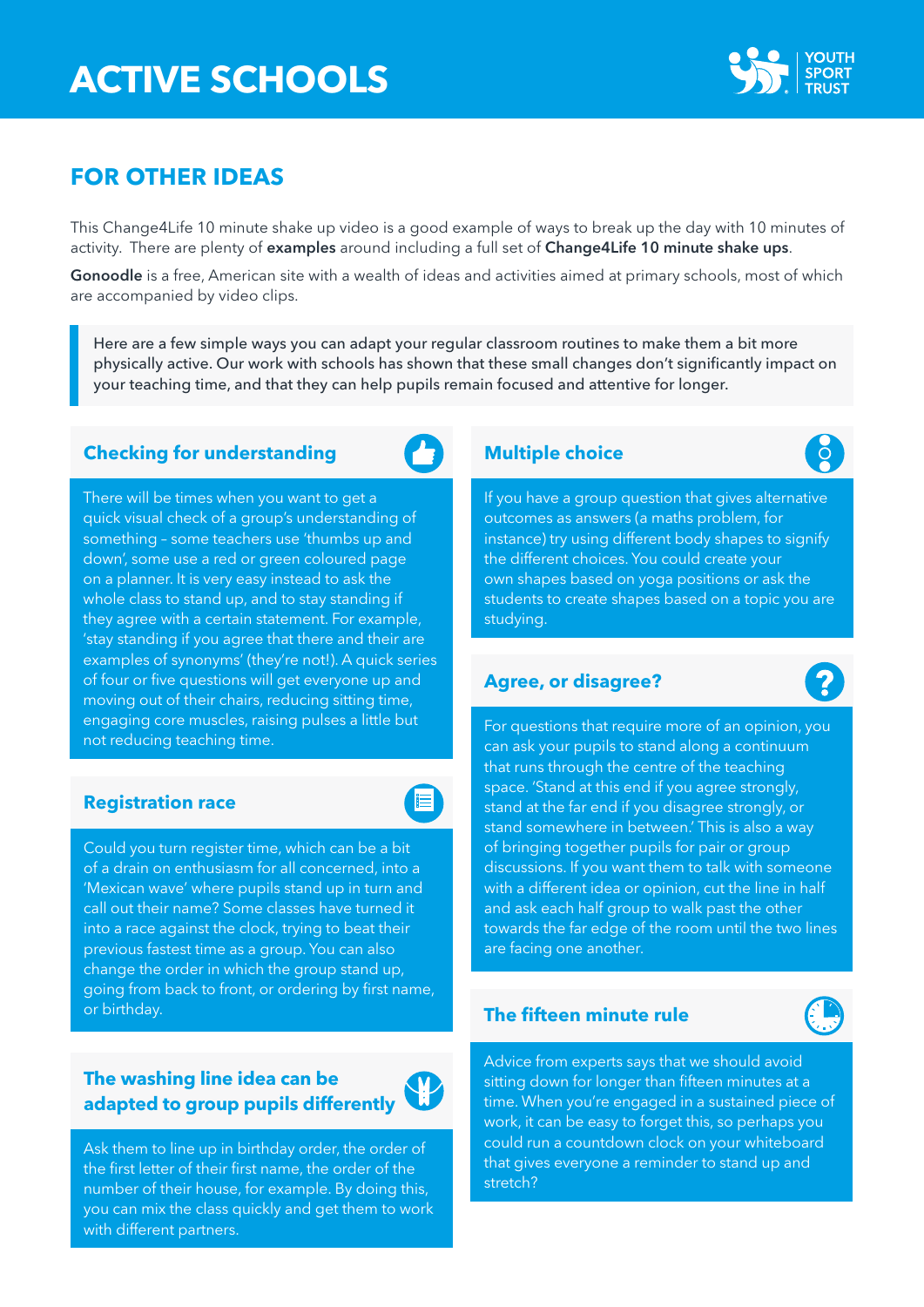

# **TUTOR IDEAS - GETTING INTO GROUPS**

#### **Find a partner**



Get into twos (people you know/don't know, odd numbers make a 3) you could do this by moving/jogging/skipping/ galloping around and saying hi, shaking hands as you approach people. When you call stop – that's their partner!

#### **Body parts game**



Move around the space to the music (if there isn't any music, ask them to move to the music playing in their heads) and call out a number and a body part, e.g. 3 ankles, 4 wrists, 12 feet, stop when they are in groups of the required number.

#### **Heads up**

Invite everyone to write names of famous leaders/sports people/celebrities on a postit-note, fold them up and ask people to pick from a bag full, place them on their forehead (without looking), play 20 questions as you move around asking different people until you discover who you are.

#### **Mexican wave**



Mexican Wave around the class. Every 15 minutes - if the teacher rings a bell or holds up a particular item then children complete 3 Mexican waves.

## **Coloured dots Pictures**

Coloured dots on name badges (teams of 3? - 3 greens, 3 reds, 3 blues, etc).

### **Comfort, stretch, panic**



### **Divide the whole group, by using….**

Dates of birth Jan-Mar, Apr-May, All names beginning with... Jig saw, or cut up picture-pieces and find your partners

Line up against the wall - 123123123 all 1s are in one team.

#### **Floor spots**

Create teams using floor spots (or use hoops or cones) with varying colours – go and stand on a spot, by a cone (teams of 3? - 3 greens, 3 reds, 3 blues, etc).



To create teams add pictures (of farm animals, happy families, cartoons, photots), numbers, colours, playing cards, etc on each name badge or just give them out to each delegate.

### **Famous double acts**

Use famous double acts (batman and robin), or a famous threesome, (snap, crackle and pop) and give out cards with pictures or words linking to the characters and move around the room to try to find your partner. You can play this with or without speaking. You could also do this with animal noises, or accents, to find your partners.

#### **Sweets**

 $\div$ 

Sweets with coloured wrappers, give out wrapped sweets (moams/frutella/starburst work well) find people with the same coloured sweets (sweets precounted into groups of 4s/5s).

#### **Dice game**



Dice Game involves pupils rolling a dice (one dice per table or per class) and whatever number they get links to an exercise. The pupils give ideas of exercises that each number represents (e.g. 1 = 10 jumping jacks, 2= running on the spot for 10 seconds etc). The dice should be rolled every 15 minutes.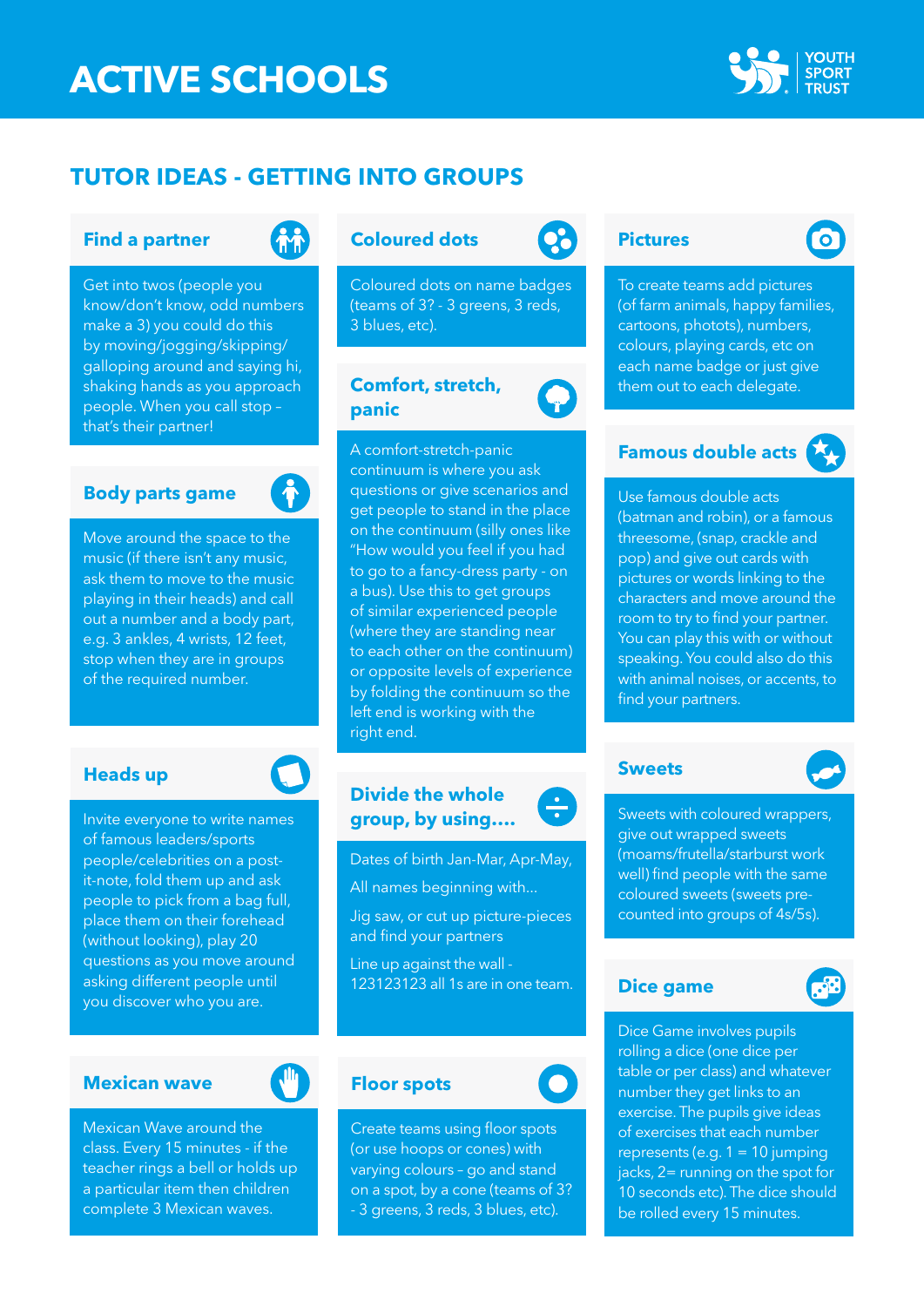# **ACTIVITIES WITH MOVEMENT**

### **Graffiti Sheets**

Pin up flipchart sheets around the room with a statement or question on each. Give each person their own specific coloured pen or post-its, they record their response on each sheet. If time ask them to go round a second time.

### **Birthdays Z**

The group mingles around trying to find the person with the birthday closest to their own (month & date). When they have done this, find two more things they have in common.

## **Name/ Adjective/ Action**

In a circle people introduce themselves with their name and an adjective starting with the same letter. Make it more fun by adding an action for the adjective. Prepare ideas in pairs before you start. Try to remember all the names at the end.

#### **Wool Wide Web**

all 26 letters wins the game.

Stand in a circle. Using a ball of wool the 1st person says their name and something interesting about themselves. They then toss the wool to someone else remembering to hold onto the end! When everyone has spoken there will be a large web that can be put up on the wall.

In small groups try to find objects that you have on you or with you starting with each letter of the alphabet. Make it a timed activity. First group to get

# **ACTIVE PUPILS PERFORM BETTER**

Plan your active 30 minutes a day for every pupil at <www.activeschoolplanner.org>

Brain functioning improves leading to better concentration and learning



Stronger school engagement with improved attendance and behaviour



#### **BRAIN FUNCTION IMPROVES SCHOOL ENGAGEMENT IMPROVES PUPIL ENGAGEMENT IMPROVES**

Short bursts of activity in classrooms improve pupils engagement for up to one hour after













**#YSTActiveSchool**